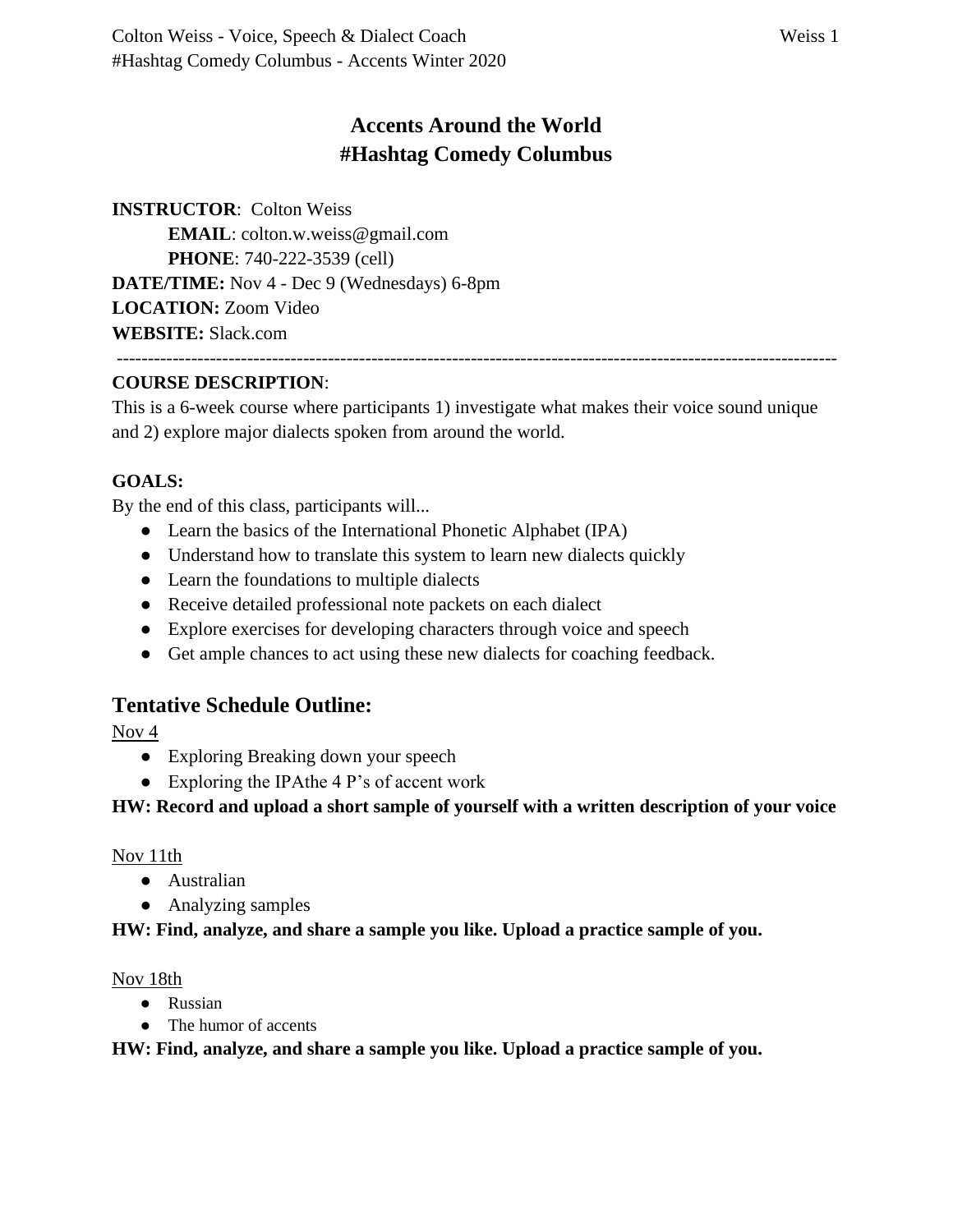#### Nov 25th

- German
- Impressions vs. Accents

**HW: Find, analyze, and share a sample you like. Upload a practice sample of you.**

### Dec 2nd

- French
- Recap, clarify any accent?

## **HW: Prep a monologue/scene idea to explore for final class.**

### Dec 9th

- Recap, clarify any accent?
- Performance coaching and feedback

## **Attendance**

Since this course will only meet 'in person' 4 times for a total of roughly 8 hours during the entire month, attendance and participation is vital to maximize your benefit! If you are running late or will be absent for an unforeseen reason, email me (see above) or send a message on Slack. I will check my messages before starting class. If you are absent for a majority of classes during the month, this may impact your access to shared class material.

## **Between Classes**

Given the limited number of meetings we will have, it is highly recommended students explore concepts outside of class on a regular basis. Ideally, students should devote at least 15-30 minutes a day reviewing concepts, exercises and documenting any new discoveries they encounter. Along with personal exploration, I will assign **homework** each week for participants to investigate and share with the group.

## **Professionalism**

Expectations are based on each individual's commitment to the following:

- *Personal & Vocal growth* Your voice is a vital tool for how you tell stories, and you have decided to invest time/energy into expanding your creative range. Get curious and make the most of your time.
- *Willingness to take risks and explore new skills* We all make funny sounds, and we are in this class together! Support and encourage each other as we navigate this new environment together.
- *Online learning -* This may be a new way of learning for some people. While we work, please be mindful of others. Mute yourself if you are not actively working to minimize background noise. We may still stand and move on screen at times, so (PLEASE) wear shirts and shorts/pants.